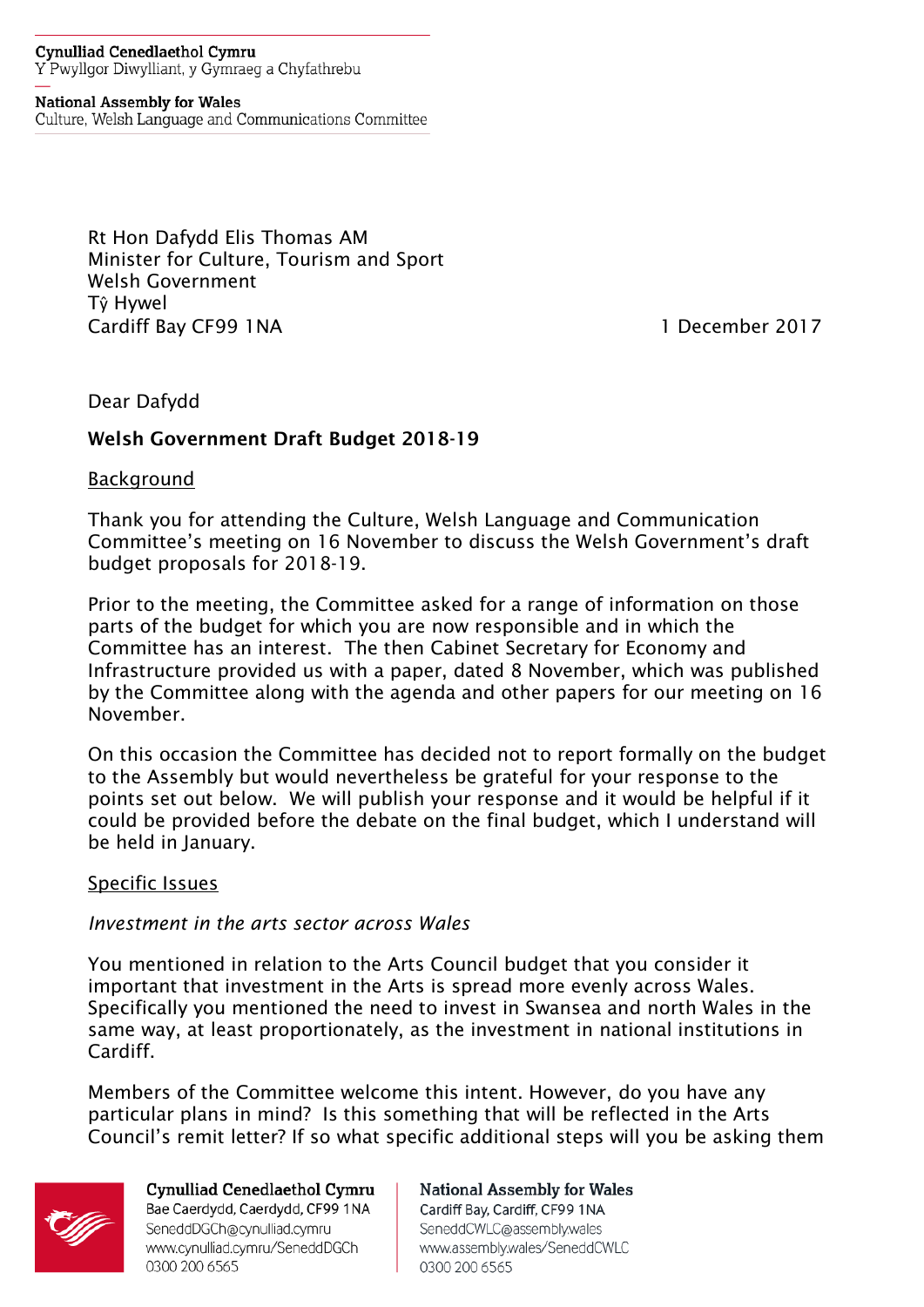to take and what guidance will you provide to them on how they should prioritise resources to achieve the intent?

### *Widening access and increasing Income*

You indicated that widening access to arts and culture remains a key priority. Your officials also indicated that widening and increasing income streams is viewed as complimentary to, or even a means of, widening access. The Committee welcomes any improvement in diversifying the income of our national arts and cultural institutions, particularly from private sector sponsorship and donations. The Committee also accepts that greater diversification of funding may involve increasing income through ticket prices. This could involve increasing ticket prices, or implementing a more commercially-driven programme of events. Neither approach seems consistent with attempts to widen access to the arts.

The Committee would be concerned if the priority of widening access was to be compromised by the need to grow income through paid for events. We would be grateful for your views on how the balance can be struck in a way that increases income without adversely affecting the less affluent.

## *Youth Arts*

On the subject of private sector investment, you referred to investment that has been made by the private sector in Wales, a lot of which you said has been directed towards youth theatre and youth music. The Committee would be grateful for further information on this investment and where it has occurred.

# *National Museum and Library Capital Spending*

The Committee notes that inadequate advance planning has led to the National Museum and National Library reporting significant underspends on their capital allocations. The Committee was given to understand that this funding was subsequently transferred to transport projects. The Committee regrets that the underspends concerned could not be transferred to other priority areas for capital spending within the 'culture' portfolio because there were no 'shovel ready' projects available.

The Committee noted that the funding to complete the capital works in the National Library and Museum will be made available to them in future years. Nevertheless, the Committee is concerned that planning processes did not allow for funding to be spent in the way envisaged. The Committee was grateful for your assurance that this situation will not arise again but would be grateful for further information on what specific improvements have been made:

 to the financial planning and monitoring processes to avoid this problem in future; and

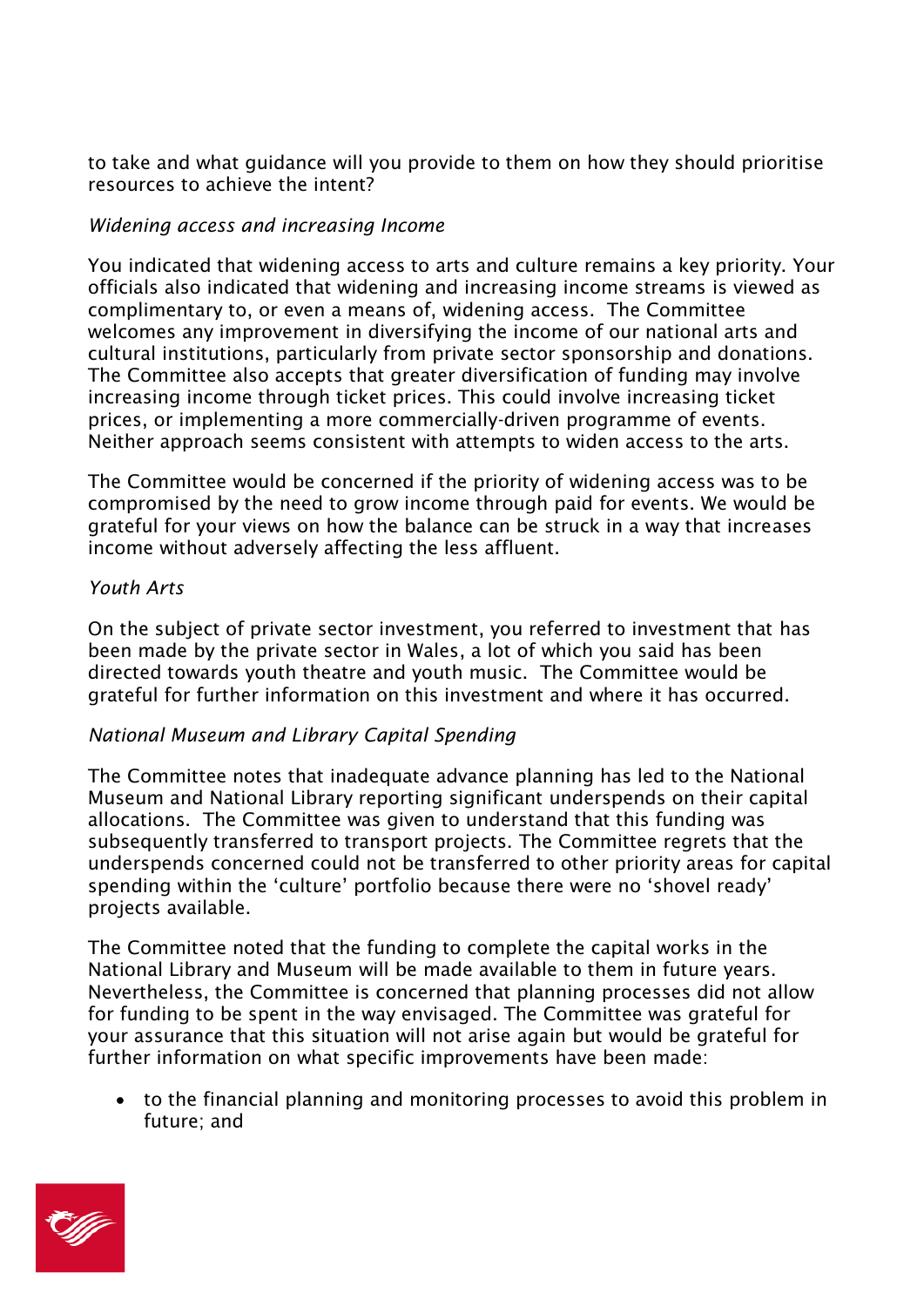to ensure that there are capital projects available, within the culture and arts portfolio, that can be completed quickly should underspends arise in the future.

## *National Art Gallery and Football Museums*

£5 million has been allocated in the draft budget for the development of feasibility studies into a National Art Gallery and a National Football Museum. During the meeting it became clear that this funding is a capital allocation for the actual development of these projects following feasibility studies that have presumably already been undertaken? The description of the funding in the Cabinet Secretary's paper of 8 November as being 'to undertake feasibility studies' therefore the Committee would be grateful for a note on the latest position on these projects and what costs the additional funding is intended to meet.

### *St Fagans National Museum of History*

You agreed to provide the Committee with a note updating the Committee on the £7 million investment at St Fagans National Museum of History.

### *Future of Cadw*

The Committee was pleased that you indicated, in advance of your formal statement to the Assembly on 21 November, that the Cabinet had decided that Cadw should remain within the Welsh Government. While a number of issues around the future of Cadw were rehearsed during plenary questions on your statement, the Committee would nevertheless be grateful if you could provide it with further detail of the new flexibilities and operational freedoms that Cadw will enjoy and how these differ from other parts of the Welsh Government civil service.

### *Heritage skills base*

On a different issue relating to Cadw, its work necessarily involves reliance on highly skilled workers, such as joiners and stonemasons, whose skills may be less available in the general economy than they were in earlier times. The Committee would be grateful for a brief note on the arrangements for ensuring the continuance of this skill base into the future. You also agreed to share the skills partnership agreement made with 'English Heritage, Historic Scotland and the construction body for the UK.

### *Media Forum*

The Committee noted your scepticism of the value of the Media Forum and would welcome an early decision on whether a forum will now be established. The Committee's own work in this area has highlighted the breadth and urgency of the issues that need to be addressed. If a media forum is not established, the